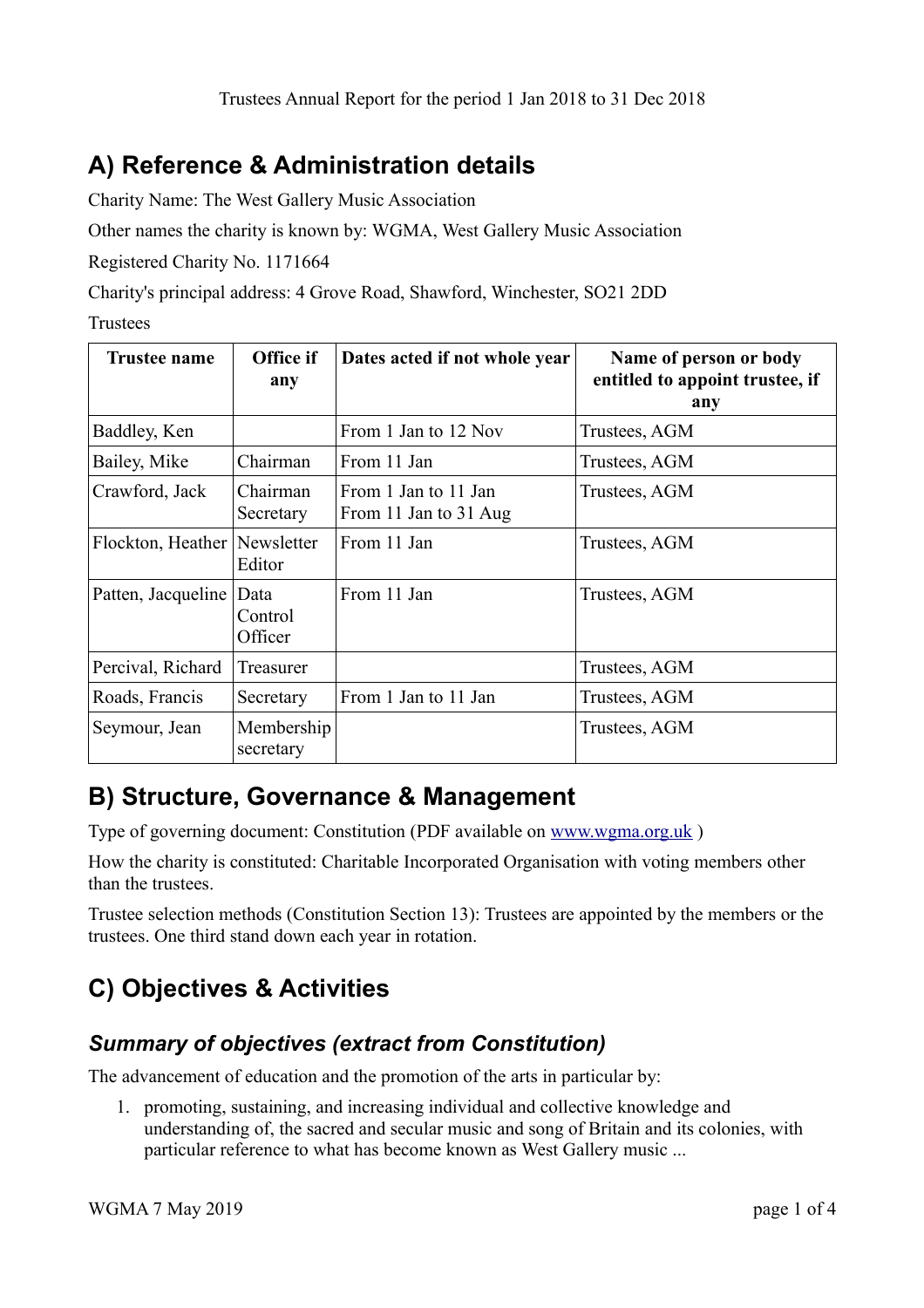Trustees Annual Report for the period 1 Jan 2018 to 31 Dec 2018

- 2. advancing the education of the public in the sacred and secular music and song of West Gallery and allied traditions and their social and historical context in Britain and its colonies; and
- 3. supporting and encouraging a revival of interest in West Gallery music both nationally and internationally.

#### *Summary of the main activities undertaken for the public benefit*

The trustees having had regard to the guidance issued by the Charity Commission on public benefit, members of the WGMA have organised events, including educational workshops, concerts and singing days.

All events are open to the public.

Advance notice of events is publicised in the quarterly newsletter, on the WGMA web site, and by flyers and posters. Reports of events are often included in the newsletter.

Research reports and other editorial articles are included in the newsletter.

Publications including music CDs, music anthologies and text books are available through the web site.

#### *Legacy Policies in effect, formally adopted 12 Jan 2018*

Policy 140723 Grants to assist funding of workshops (PDF on www.wgma.org.uk)

Policy 120801 Grants to assist attendance at WGMA events ( PDF on [www.wgma.org.uk](http://www.wgma.org.uk/) )

140616 Terms of Reference Research subcommittee

120613 WGMA Job Specification – Music Director ( PDF on [www.wgma.org.uk](http://www.wgma.org.uk/) )

## **D) Significant events, Achievements & Performance**

Our Honorary Vice President, Rollo G. Woods, died on 29 January at the age of 92. A memorial service and later a celebration day were held in Swanage. Members and others attended from all over the country to recognise his contributions, not only to West Gallery music, but also to folk dancing, Morris dancing and sailing, in each case as practitioner and as educator.

During the next months, Rollo's large collection of research material, manuscripts, printed books and transcriptions was transferred to the Hartley Library of the University of Southampton and catalogued. This material is now available to the public as The Rollo G. Woods Collection.

An article which Rollo was writing at the time of his death was completed by friends using extracts from his book, "Good Singing Still", and published in the Summer 2018 issue of "The Consort", The Journal of the Dolmetsch Foundation.

Sadly we also lost two significant researchers during the year. Dr. Glyn Court was an accomplished musician. He researched and published papers on West Gallery music in the west country. Bob Patten, husband of trustee Jacqueline, was a lifelong enthusiastic collector of music in and around Somerset, and contributed many audio field recordings to the British Library.

Dr Francis Roads was created Honorary Vice President of the WGMA on Sunday 17<sup>th</sup> January, in the presence of the minister and congregation, following an Evensong supported by the London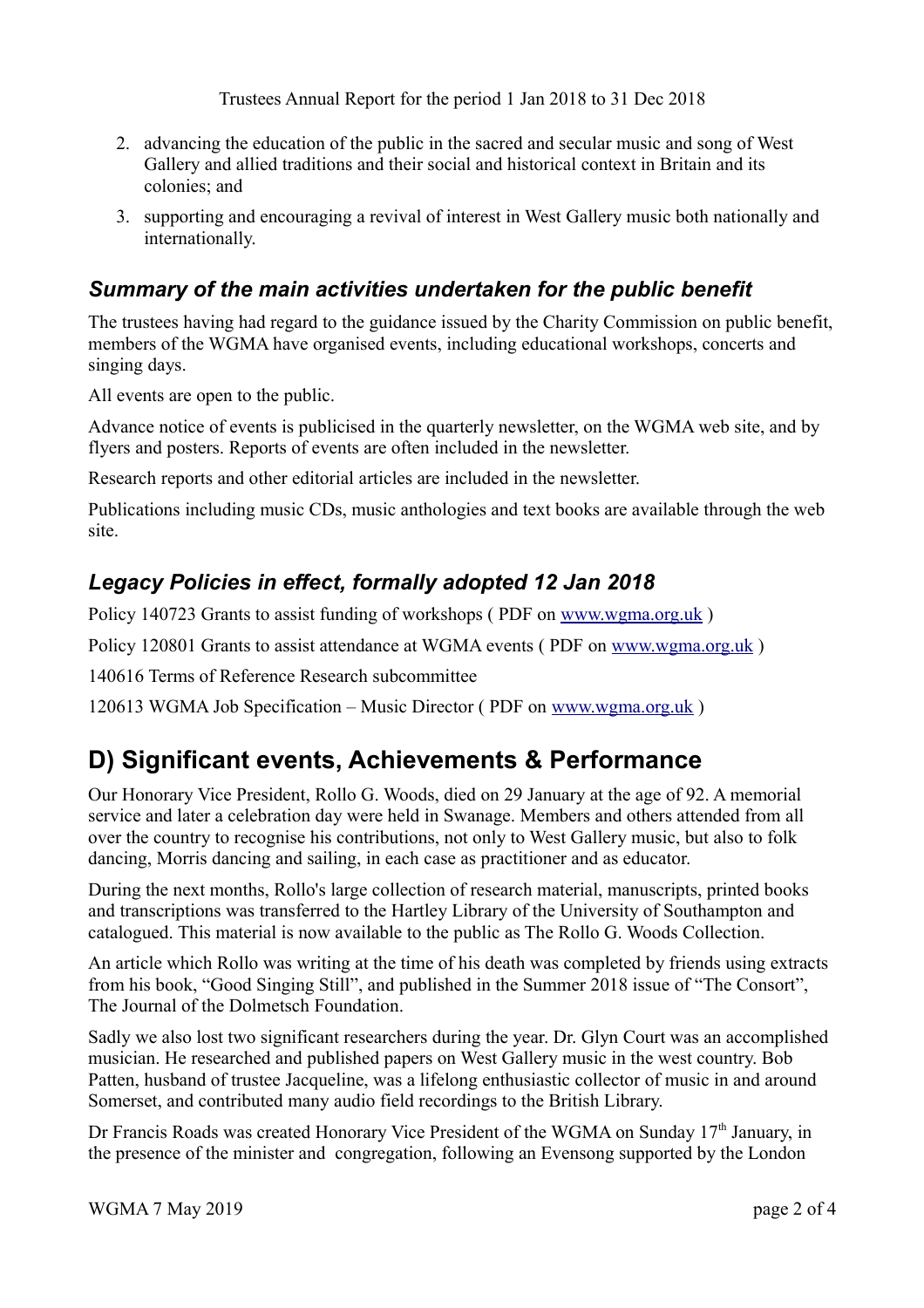Gallery Quire. He has contributed to the WGMA's aims in every possible way, including research, publications, education, and until recently as trustee.

The web site calendar was maintained throughout the year with notices of forthcoming events. We are grateful to Tony Singleton for his voluntary efforts as Webmaster.

The Annual General Meeting and Singing Day was held on  $12<sup>th</sup>$  May 2018 in Derby, hosted by the Amber Valley Quire.

The newsletter was published at the equinoxes and solstices. Thanks are due to Jean Seymour, gradually handing over as editor to Heather Flockton. In addition to notice of and minutes of the AGM, the content can be broken down approximately as follows:

| <b>Issue</b>  | <b>Notice of Future</b><br><b>Events</b> | <b>Singing Event and Quire</b><br><b>Reports</b> | <b>Reports</b> | Workshop   Research Reports   Other |  |
|---------------|------------------------------------------|--------------------------------------------------|----------------|-------------------------------------|--|
| <b>Spring</b> |                                          |                                                  |                |                                     |  |
| <b>Summer</b> |                                          |                                                  |                |                                     |  |
| <b>Autumn</b> |                                          |                                                  |                |                                     |  |
| Winter        |                                          |                                                  |                |                                     |  |

It is hard to record accurately the many events run locally by the choirs scattered around the country. Choir reports in the newsletters mention past and future events with equal enthusiasm.

Regular workshop days are held near Taunton in Spring, and in Spring and Autumn in Lewes. The latter celebrated the  $51<sup>st</sup>$  &  $52<sup>nd</sup>$  such events.

The WGMA continues its presence at annual folk festivals including Sidmouth and Whitby. At Sidmouth we again led 6 daily workshops, and sang to the public on the sea front each afternoon, when passers by stopped to listen and join in as they pleased.

Typical attendance at workshops and singing days continues to be in the region of 50 to 70 participants at venues all over the country.

# **E) Financial Review**

The only event organised by and for the WGMA was the AGM Singing Day, which was free to all to attend.

No funds are in deficit.

Principal income is from members' subscriptions, from attendances at events (which are budgeted to break even), and from a small volume of sales of music anthologies, books and recordings.

# **F) Other optional information**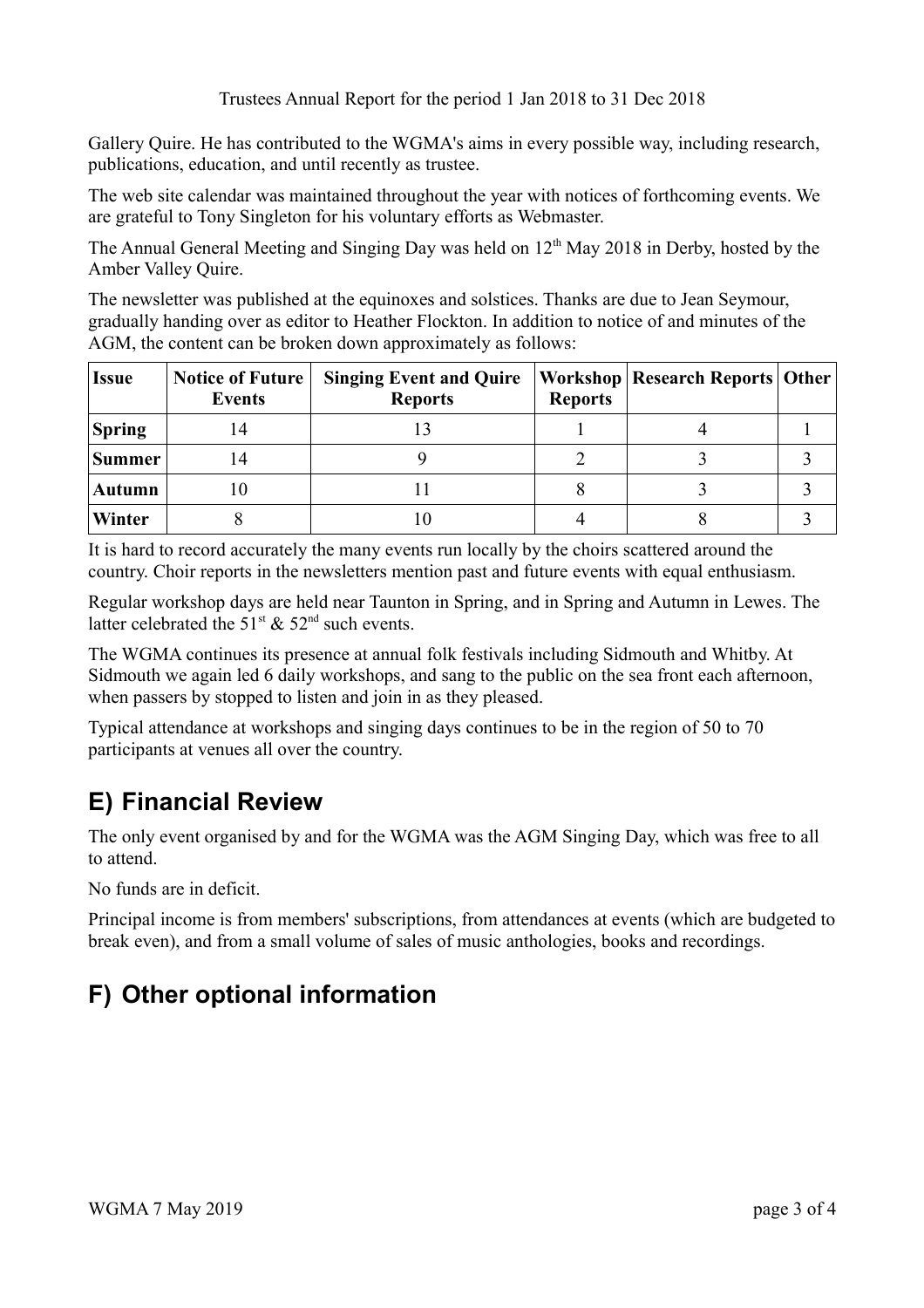## **G) Declaration**

The trustees declare that they have approved the trustees' report above.

Signature: Michael Bailey

Full name: Michael Casson Bailey Position: Chairman from 11 Jan 2018 Date: 7 May 2019

Mg. Seymour Signature:

| <b>Full Name:</b> | Marcia Jean Seymour |
|-------------------|---------------------|
| Position:         | Trustee             |
| Date:             | 06.05.19            |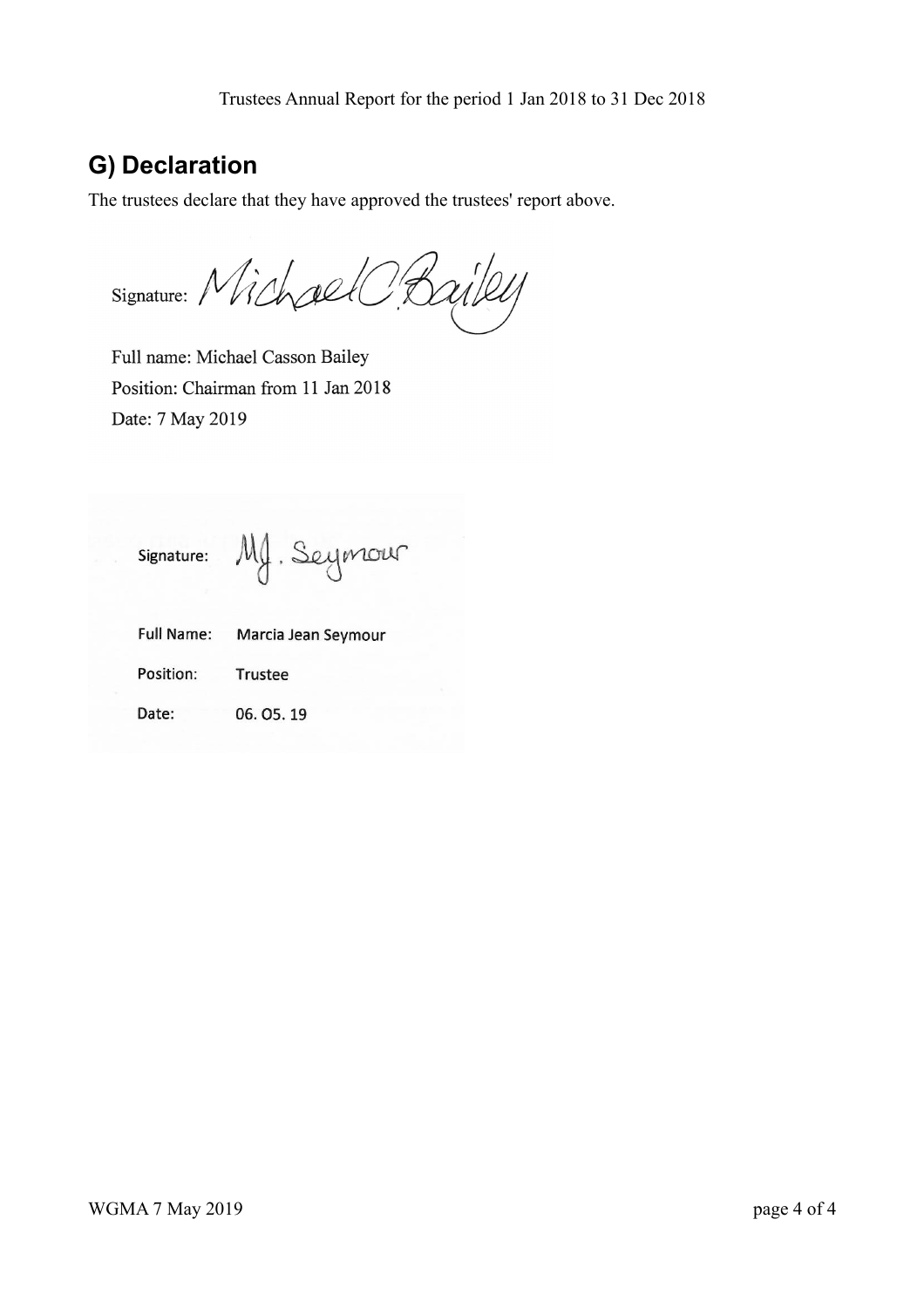| <b>The West Gallery Music Association</b><br><b>Income Statement</b> |                                     |          |                               |          |
|----------------------------------------------------------------------|-------------------------------------|----------|-------------------------------|----------|
| Year ended 31 December 2018                                          | Year ended 31 December<br>2018      |          | 1 July to 31 December<br>2017 |          |
| <b>Income</b>                                                        | £                                   | £        | £                             | £        |
| Subscriptions                                                        |                                     | 3,859.00 |                               | 381.00   |
| <b>Autumn weekend</b><br>Belsey Bridge 2017/Sidmouth 2019<br>Income  |                                     |          | 11,861.10                     |          |
| Expense                                                              | 0.00                                |          | 11,498.03                     |          |
| Surplus                                                              | 0.00                                |          | 363.07                        |          |
| Net event income surplus/(deficit)                                   |                                     | 0.00     |                               | 363.07   |
| <b>Sales of merchandise</b><br>Cost of sales                         | 762.74<br>197.24                    |          | 693.55<br>598.21              |          |
| Net merchandise income                                               |                                     | 565.50   |                               | 95.34    |
| Interest on Deposit Accounts                                         |                                     | 36.13    |                               | 4.23     |
| Total income/(net costs)                                             |                                     | 4,460.63 |                               | 843.64   |
| <b>Expenditure</b>                                                   |                                     |          |                               |          |
| Web Site<br>Newsletter<br>Paypal fees                                | 216.19<br>1,712.62<br>2.29<br>80.00 |          | 139.85<br>556.90<br>15.38     |          |
| Liability Insurance<br>Lanyards                                      |                                     |          |                               |          |
| Photocopying<br>Post Special Resolution<br>Meeting room              | 0.00<br>315.04<br>236.00            |          | 0.00<br>0.00<br>66.75         |          |
| Cost of meetings                                                     | 297.56                              |          | 149.36                        |          |
| Research meetings<br>WGMA publicity & membership leaflet             | 0.00                                |          | 120.00<br>0.00                |          |
| <b>Total expenditure</b>                                             |                                     | 2,859.70 |                               | 1,048.24 |
| Surplus/(deficit) for the period                                     |                                     | 1,600.93 |                               | (204.60) |